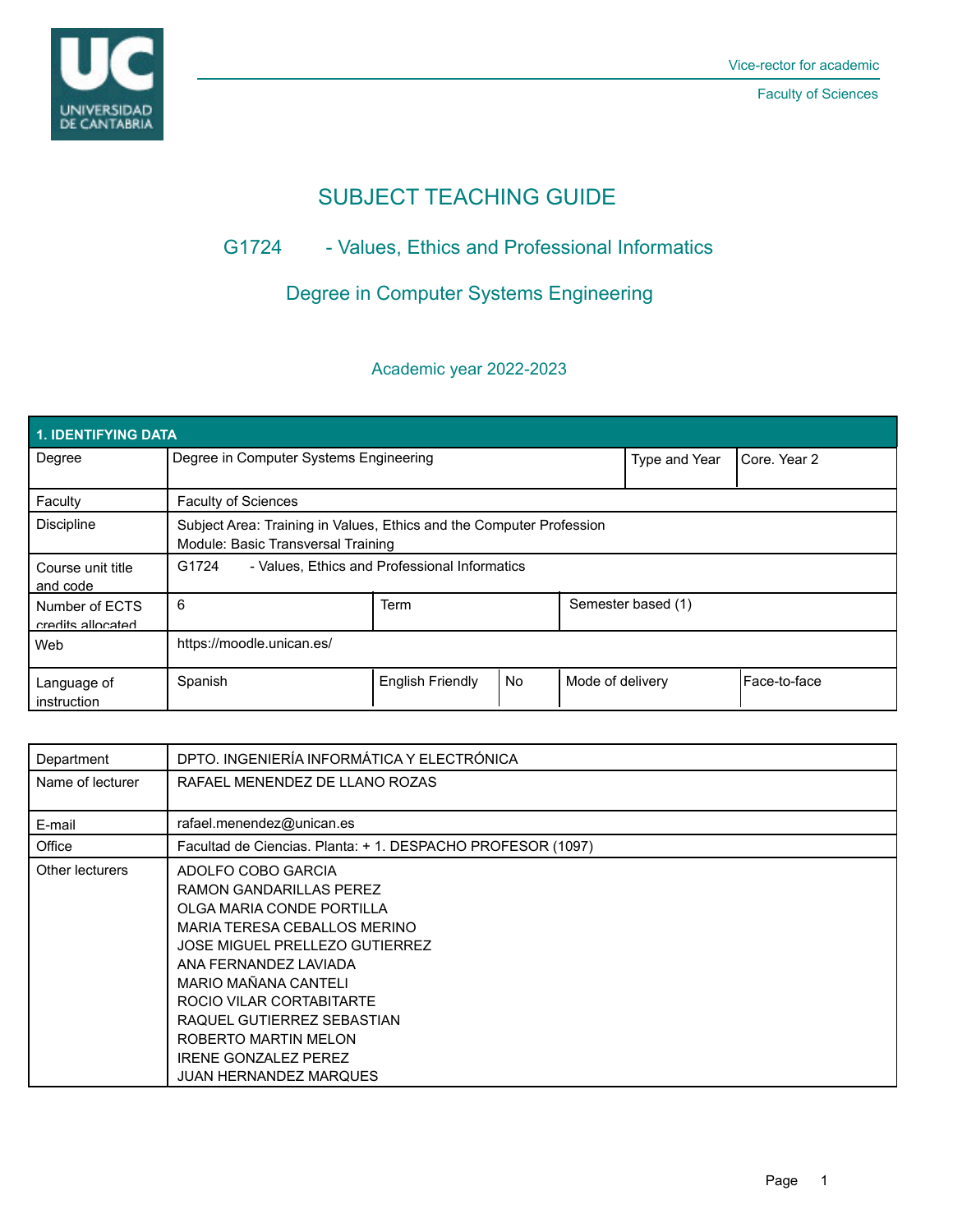

#### **3.1 LEARNING OUTCOMES**

- Learn the problems and values of equal opportunities in the areas of disability and gender equality.

- Understand the debates on fundamental rights, recognition of diversity and multiculturalism and the values of a culture of peace and democratic values.

- Show the ethical and professional codes in Computer Profession.

- Understand and take into account the national and European legislation, particularly with regard to security, data protection and privacy.

- Know the role of professional associations. Know the main professional associations at national and international level.

- Understanding the current discussions on professional issues: software patents, business models open source vs proprietary, etc.

- Understand the principles of project management.

- Know the main techniques applicable for project management, time management, estimation of the size and costs.

- Teamwork, taking into account gender factors and internationality.

- Learn how to use project management tools and how to apply in the case of computer science projects.

#### **4. OBJECTIVES**

 Raise awareness among students on issues of equality between men and women, multiculturalism, and sustainable global development.

□ Transmit knowledge about fundamental rights, attention to diversity and values of a culture of peace and democratic values.

Know the existing codes of conduct and ethical in Computer Profession.

 $\Box$  Understand and take into account existing national and European legislation, particularly with regard to security, data protection and privacy.

 $\Box$  Understand the role of professional associations.

 $\Box$  know the main professional associations at national and international level.

 Understand the current discussions on professional issues: software patents, business models of open source vs proprietary, etc.

 $\Box$  Understand the principles of project management.

 $\Box$  Show the main techniques applicable in computer engineering projects for defining the scope, time management, estimating the size and costs.

□ Programming in ANSI C language.

 $\Box$  Train oral and written communication skills.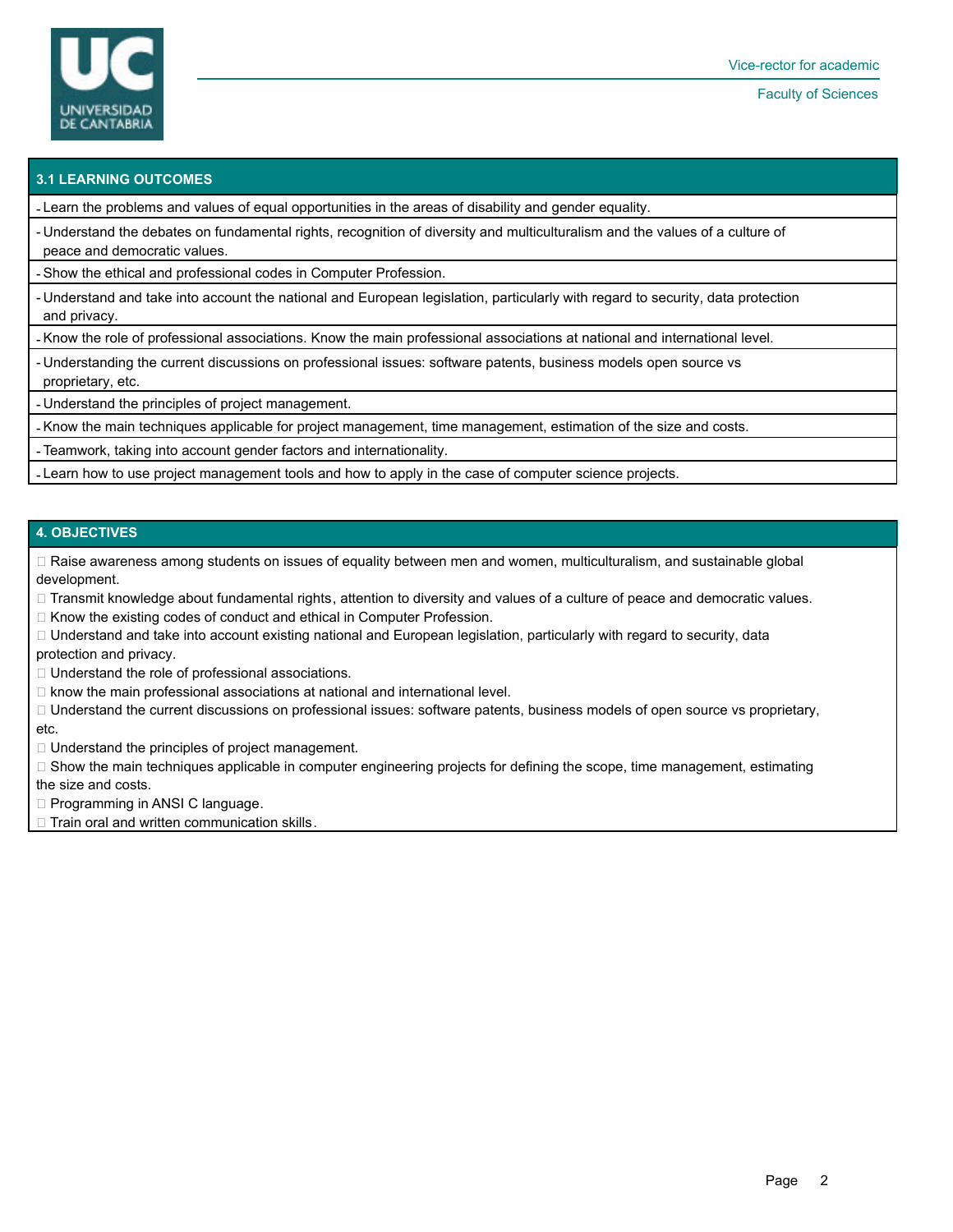

### **6. COURSE ORGANIZATION CONTENTS** 1 VALUES AND RIGHTS Equality between men and women. Multiculturalism. Universal accessibility for people with disabilities. Volunteering. Cooperation for development. Responsible consumption. Human rights. European citizenship. Data protection. Mediation and Conflict Management. Intellectual property. Regulations and patents. 2 COMPUTER SCIENCE PROFESSION: Concept of profession. Features of the career in computing. Social roles. Relationships with users and clients, management of expectations. Computer business models. Professional associations. Computer ethical codes. Rules and regulations of information at the national, European and international levels. Issues for discussion: Patents, open software, free software, etc. 3 PROJECT MANAGEMENT: Project Concept. Life cycle of a project. Introduction to Project Management processes - PMBOK. Integration management and scope. Time management. Risk management. Cost management. **SKILLS AND ABILITIES:** Search and legitimate use of the information. Oral comunication. Written communication ANSI C language. Free Software. Green Computing.

| <b>7. ASSESSMENT METHODS AND CRITERIA</b>                                                                                                                                                                                                                                                                           |                       |             |            |               |  |  |  |  |
|---------------------------------------------------------------------------------------------------------------------------------------------------------------------------------------------------------------------------------------------------------------------------------------------------------------------|-----------------------|-------------|------------|---------------|--|--|--|--|
| Description                                                                                                                                                                                                                                                                                                         | <b>Type</b>           | Final Eval. | Reassessn  | $\frac{0}{0}$ |  |  |  |  |
| Test after each conference.                                                                                                                                                                                                                                                                                         | Written exam          | <b>No</b>   | <b>Yes</b> | 20,00         |  |  |  |  |
| the student must demonstrate in the simulation<br>laboratory his skill in the use of office automation<br>tools.                                                                                                                                                                                                    | Laboratory evaluation | Yes         | Yes        | 10,00         |  |  |  |  |
| Test after each conference                                                                                                                                                                                                                                                                                          | Written exam          | No.         | Yes        | 40,00         |  |  |  |  |
| the student must demonstrate the mastery of the<br>argumentation over the chosen topic.                                                                                                                                                                                                                             | <b>Others</b>         | No.         | No.        | 30,00         |  |  |  |  |
| <b>TOTAL</b><br>100,00                                                                                                                                                                                                                                                                                              |                       |             |            |               |  |  |  |  |
| <b>Observations</b>                                                                                                                                                                                                                                                                                                 |                       |             |            |               |  |  |  |  |
| The qualification will be computed as the weighted average of all tests of this module. If this is greater than or equal to 5, the<br>student will pass. If not, the student must recover those parts that has not reached the minimum qualification writing a report<br>about those topics, except the laboratory. |                       |             |            |               |  |  |  |  |
| Observations for part-time students                                                                                                                                                                                                                                                                                 |                       |             |            |               |  |  |  |  |

Part-time students must attend 40% of lectures and write a report about the topics covered in the course. Likewise, the student must do the laboratory test in the date published.